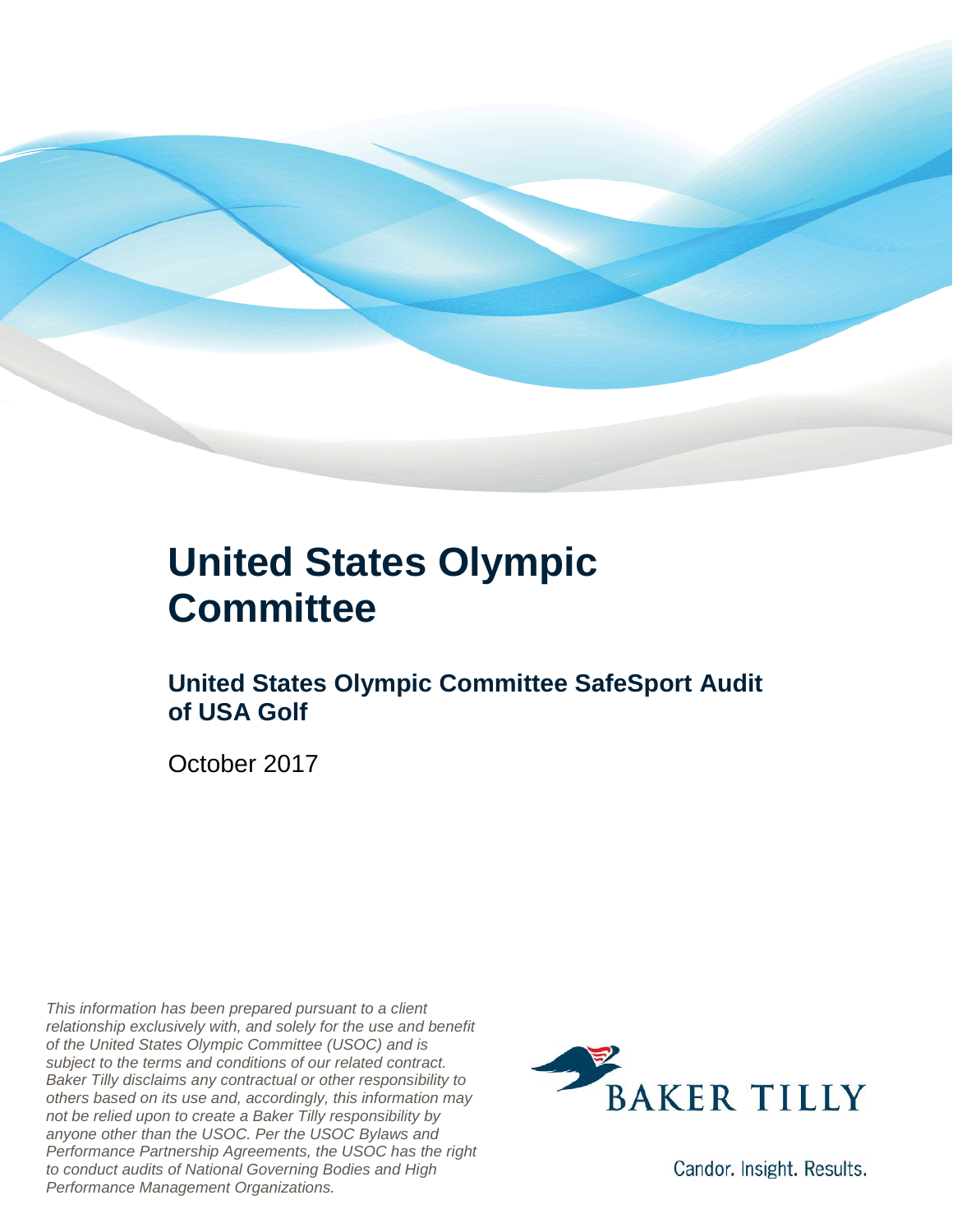

#### UNITED STATES OLYMPIC COMMITTEE SAFESPORT AUDIT OF USA **Contents**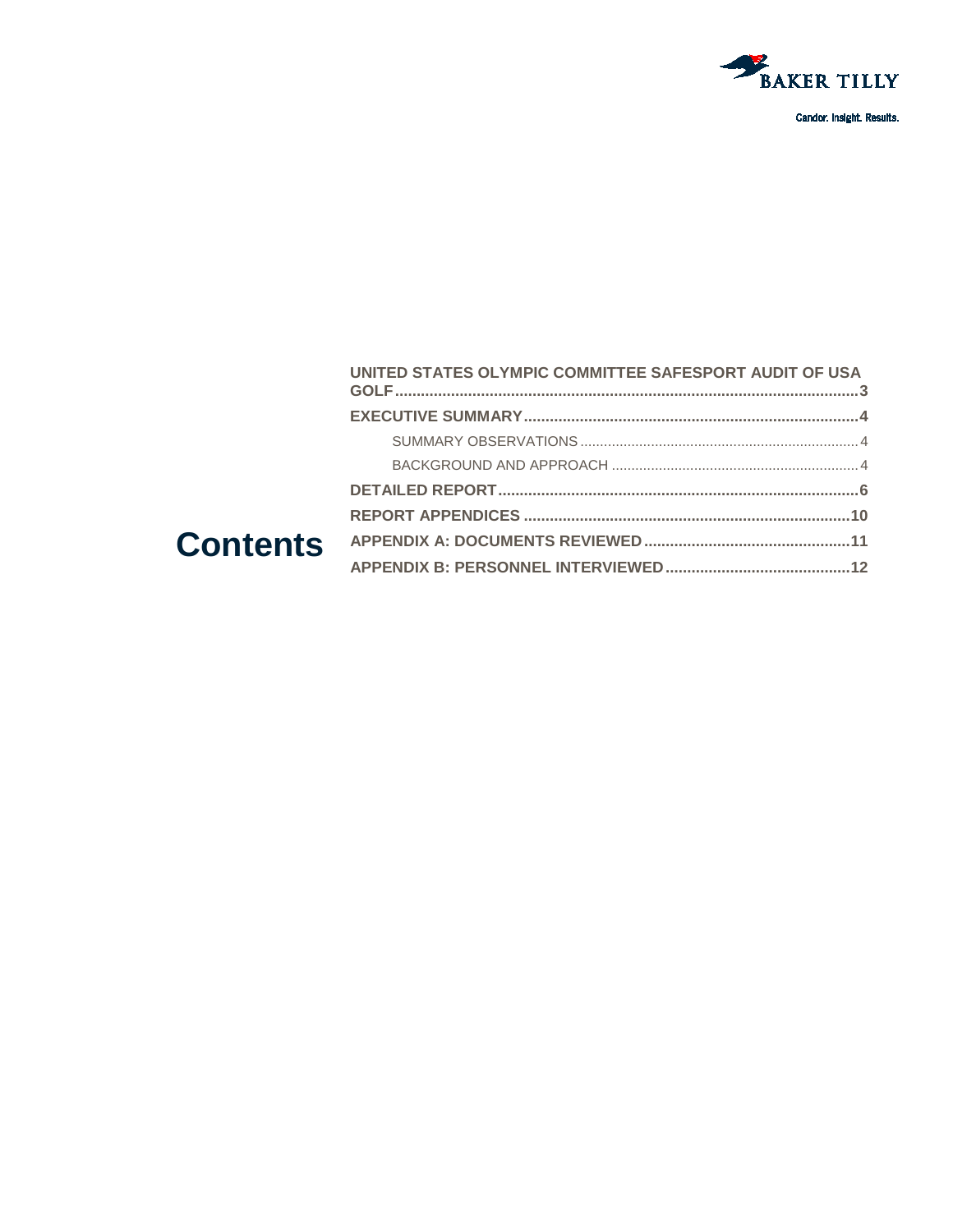

j

United States Olympic Committee USOC SafeSport Audit of USA Golf

### <span id="page-2-0"></span>**United States Olympic Committee SafeSport Audit of USA Gol[f1](#page-2-1)**

<span id="page-2-1"></span><sup>1</sup> To consider the report in its entirety, please refer also to the detailed management response that will appear here [\[Governance Documents\]](https://www.teamusa.org/Footer/Legal/Governance-Documents) within 90 days of the date of this report.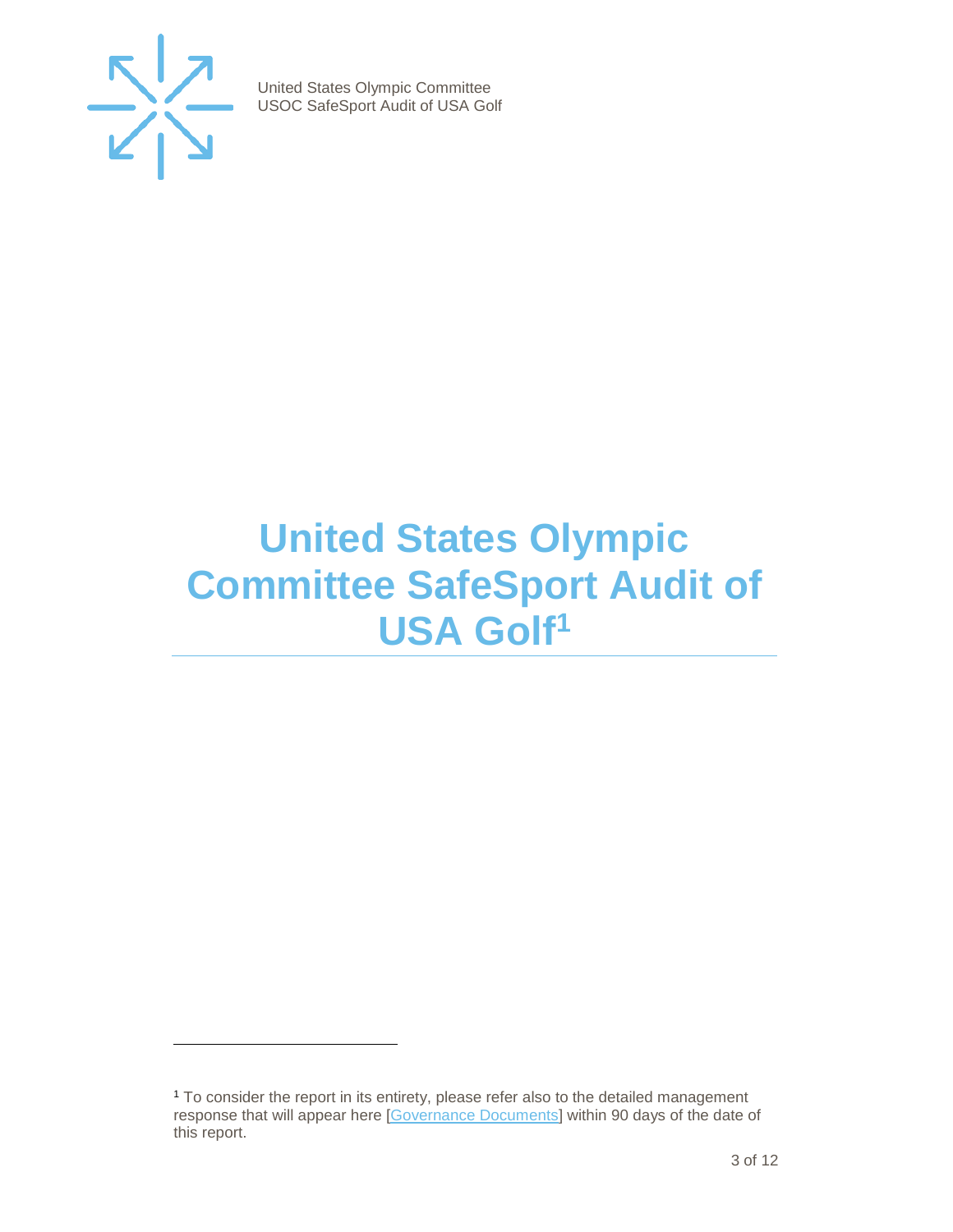

-

United States Olympic Committee USOC SafeSport Audit of USA Golf

## **Executive Summary**

#### <span id="page-3-1"></span><span id="page-3-0"></span>**Summary Observations**

It shall be the policy of the United States Olympic Committee (USOC) that each National Governing Body (NGBs) adopt a Minimum Standards Policy for Athlete Safety Programs (Athlete Safety Standards) by December 31, 2013[2](#page-3-4).

We noted the following opportunities to enhance the design of USA Golf's compliance with the Athlete Safety Standards:

- > **Athlete Safety Standards - Criminal Background Checks and Education and Training Policy Requirements** – USA Golf's SafeSportrelated documentation and administrative materials does not specifically require stakeholders (e.g., coaches, staff, officials, volunteers, etc.) to complete education and training requirements as required by the Athlete Safety Standards.
- > **Athlete Safety Standards - Reporting and Grievance Processes**  USA Golf's SafeSport policy does not provide a grievance process.
- > **Athlete Safety Standards - Criminal Background Checks and Education and Training Testing** – Three individuals selected for testing (100% of the selected individuals) did not complete education and training requirements during the testing period (i.e., May 1, 2016 through April 30, 2017).

### <span id="page-3-2"></span>**Background and Approach**

<span id="page-3-3"></span>USOC engaged Baker Tilly Virchow Krause (Baker Tilly), to assist the USOC in the completion of SafeSport audits, to assess compliance with SafeSport policies and procedures at the USOC and all of its NGBs and High Performance Management Organizations (HPMOs).

Baker Tilly performed a review of USA Golf to evaluate compliance with the Athlete Safety Standards. The following activities were performed for this review of USA Golf:

- Developed and executed an audit program that included:
	- Holding a virtual entrance meeting to discuss and document USA Golf's SafeSport program and processes.
	- Selecting a sample of three from the required individuals to ensure a background check was performed and education and training was completed. See **Appendix A** for a list of documents reviewed.
	- Reviewing USA Golf's athlete safety policy and determining whether the following was addressed:
		- **Required misconduct is prohibited and defined;**

<span id="page-3-4"></span><sup>2</sup> Effective June 20, 2017 the USOC replaced the Athlete Safety Standards with the NGB Athlete Safety Policy. Due to the timing of this audit, fieldwork was performed in accordance with the Athlete Safety Standards.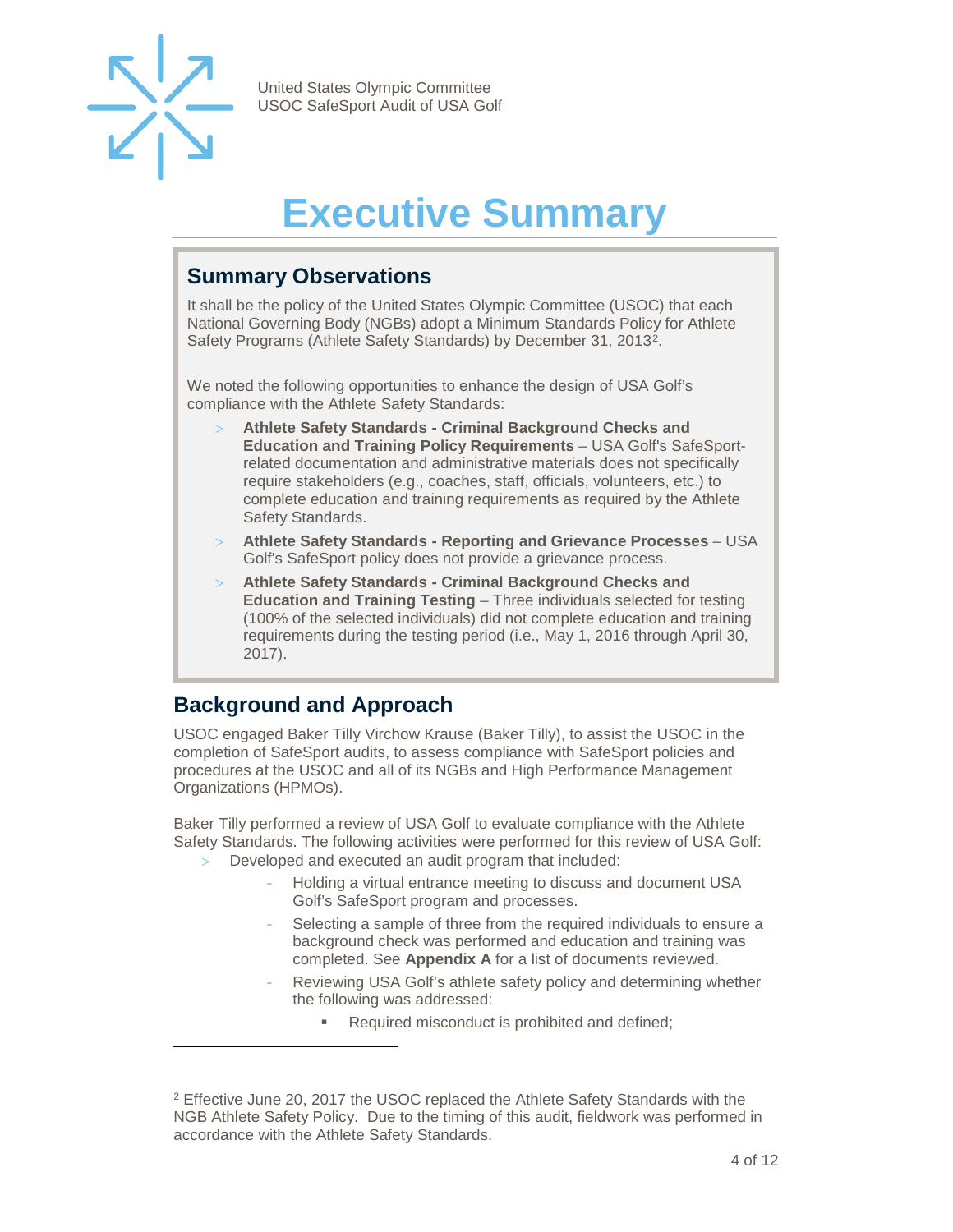

- **Reporting procedures are documented; and**
- **The grievance process is documented and complies with** Athlete Safety Standards.
- Identifying which individuals are required to undergo a criminal background check and complete education and training.
- > Conducted a virtual exit meeting, if requested, following delivery of the draft report, to discuss audit findings and recommendation(s) with USA Golf. See **Appendix B** for a list of individuals interviewed.
- > Identified specific observations and recommendations regarding opportunities to enhance compliance with Athlete Safety Standards. Observations include the following attributes: criteria, condition, cause, effect, and recommendation, as set out in the International Professional Practices Framework (IPPF) Standards and Practice Advisory 2410-1.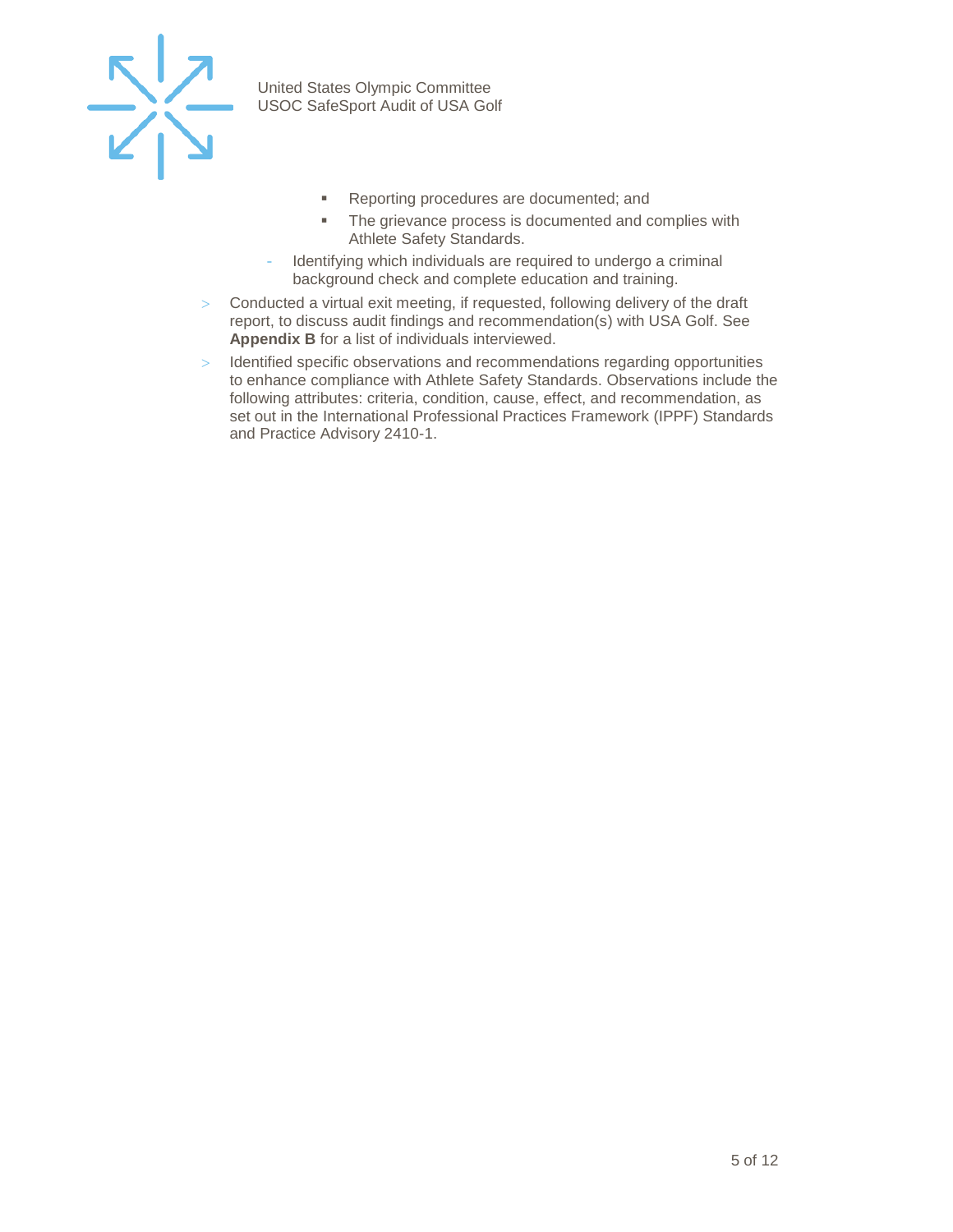

### **Detailed Report**

The tables below represent opportunities to enhance the design and effectiveness of USA Golf's compliance with the Athlete Safety Standards.

| 1. Athlete Safety Standards - Criminal Background Checks and Education and<br><b>Training Policy Requirements</b> |                                                                                                                                                                                                                                                                                                                                                                                                                                                                                                                                                                                                                                                                     |
|-------------------------------------------------------------------------------------------------------------------|---------------------------------------------------------------------------------------------------------------------------------------------------------------------------------------------------------------------------------------------------------------------------------------------------------------------------------------------------------------------------------------------------------------------------------------------------------------------------------------------------------------------------------------------------------------------------------------------------------------------------------------------------------------------|
| <b>Criteria</b>                                                                                                   | The Athlete Safety Standards state each NGB/HPMO shall<br>require criminal background checks and education and<br>training for those individuals it formally authorizes, approves,<br>or appoints (a) to a position of authority over, or (b) to have<br>frequent contact with athletes.                                                                                                                                                                                                                                                                                                                                                                            |
| <b>Condition</b>                                                                                                  | USA Golf's SafeSport-related documentation and<br>administrative materials do not specifically require<br>stakeholders (e.g., coaches, staff, officials, volunteers, etc.) to<br>complete education and training requirements as required by<br>the Athlete Safety Standards.                                                                                                                                                                                                                                                                                                                                                                                       |
| Cause                                                                                                             | USA Golf may not have updated its SafeSport-related<br>documentation and administrative materials to align with<br>requirements in the Athlete Safety Standards.<br>Per review of the USA Golf SafeSport Policy, Section V.<br>Education and Training indicates that, "If and when USA<br>GOLF expands to include players, coaches, or multiple<br>employees, USA GOLF will develop an awareness training<br>concerning misconduct. This training will focus on the six<br>categories of misconduct:<br>(1) Sexual misconduct, including child sexual abuse<br>(2) Emotional misconduct<br>(3) Physical misconduct<br>(4) Bullying<br>(5) Harassment<br>(6) Hazing" |
| <b>Effect</b>                                                                                                     | USA Golf may not be in compliance with the Athlete Safety<br>Standards. NGBs/HPMOs must be in compliance with the<br>Athlete Safety Standards to be a member in good standing.<br>Noncompliance with the Athlete Safety Standards can result<br>in disciplinary action by the USOC including withdrawal of<br>high performance funding.<br>Additionally, stakeholders (e.g., coaches, staff, officials,<br>volunteers, etc.) may not know that criminal background<br>checks and education and training requirements apply to<br>them or be informed of SafeSport initiatives and the related<br>misconduct areas. Also, athletes may have contact with             |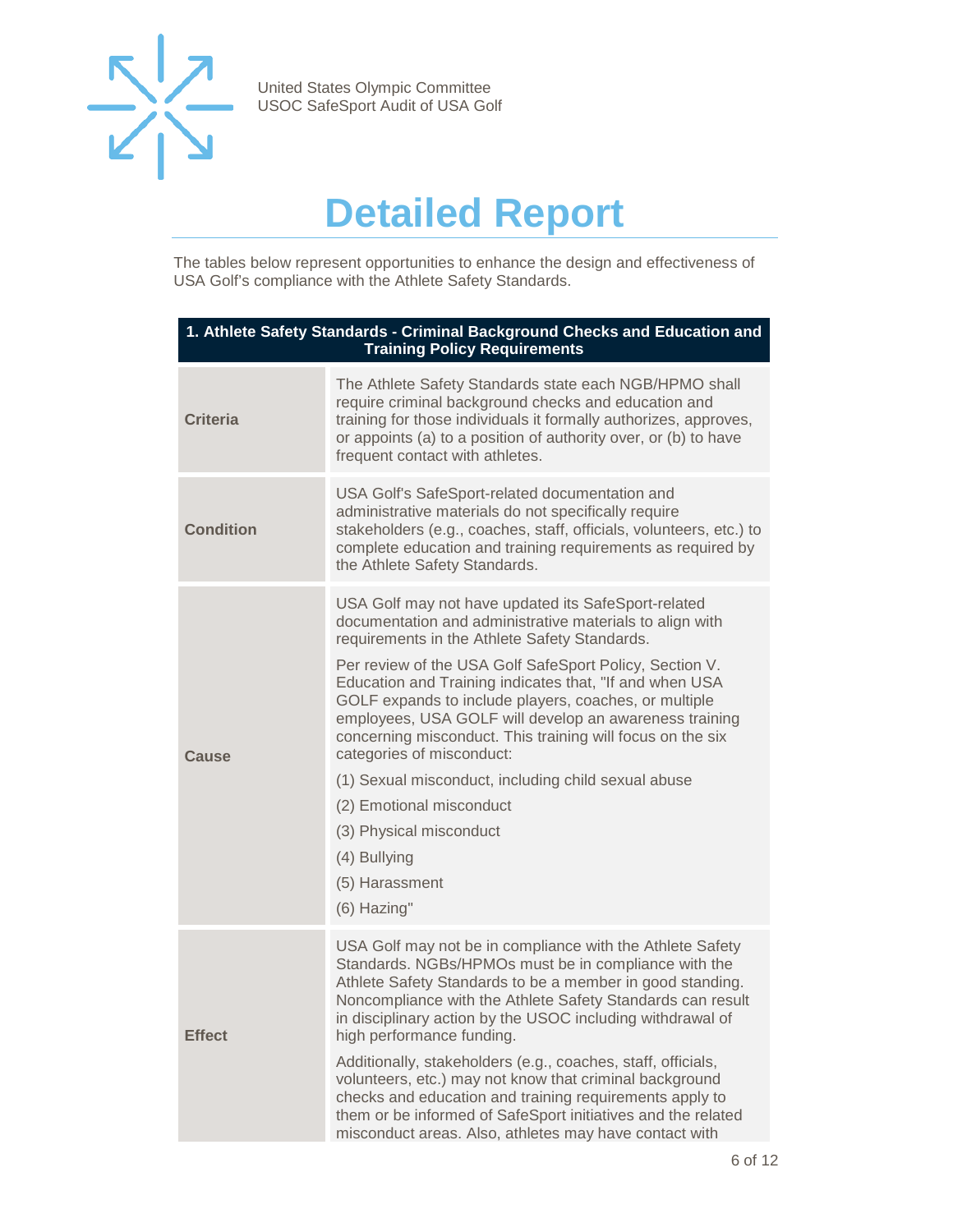

#### **1. Athlete Safety Standards - Criminal Background Checks and Education and Training Policy Requirements**

|                               | individuals who are unaware of SafeSport misconduct and the<br>potential impact to athletes' well-being and/or have contact<br>with individuals who have a criminal history, which could put<br>athletes at SafeSport-related misconduct risk.                                                                                                                                                                                                                                                                                                                          |
|-------------------------------|-------------------------------------------------------------------------------------------------------------------------------------------------------------------------------------------------------------------------------------------------------------------------------------------------------------------------------------------------------------------------------------------------------------------------------------------------------------------------------------------------------------------------------------------------------------------------|
| <b>Recommendation</b>         | USA Golf's SafeSport policy must require that individuals it<br>formally authorizes, approves, or appoints (a) to a position of<br>authority over, or (b) to have frequent contact with athletes<br>complete criminal background checks and education and<br>training requirements in a timely manner and before they<br>have contact with athletes to provide assurance that they are<br>educated on the requirements of the Athlete Safety<br>Standards. Compliance with these requirements must be<br>completed within 90 days of receipt of the final audit report. |
| <b>Management</b><br>response | We agree with the condition and recommendation and will<br>respond to the USOC with a detailed plan to ensure<br>compliance with the current NGB Athlete Safety Policy. Our<br>plan will be submitted to the USOC within the 90 day timeline<br>referenced above.                                                                                                                                                                                                                                                                                                       |

| 2. Athlete Safety Standards - Reporting and Grievance Processes |                                                                                                                                                                                                                                                                                                                                                                                                                                                                                                                                                                                   |  |
|-----------------------------------------------------------------|-----------------------------------------------------------------------------------------------------------------------------------------------------------------------------------------------------------------------------------------------------------------------------------------------------------------------------------------------------------------------------------------------------------------------------------------------------------------------------------------------------------------------------------------------------------------------------------|--|
| Criteria                                                        | The Athlete Safety Standards state each NGB shall have a<br>grievance process, which is materially free of bias and<br>conflicts of interest, to address allegations of misconduct<br>following the report or complaint of misconduct which has not<br>been adjudicated under a criminal background check.                                                                                                                                                                                                                                                                        |  |
| <b>Condition</b>                                                | USA Golf's SafeSport policy does not provide a grievance<br>process.                                                                                                                                                                                                                                                                                                                                                                                                                                                                                                              |  |
| Cause                                                           | Each NGB/HPMO may not have reviewed and updated its<br>SafeSport-related documentation and administrative materials<br>to include all of the requirements in the Athlete Safety<br>Standards.                                                                                                                                                                                                                                                                                                                                                                                     |  |
|                                                                 | Per review of the USA Golf SafeSport Policy, Section VII.<br>Enforcement, "If and when USA Golf expands to include<br>players, coaches, or multiple employees, the USA Golf Board<br>of Directors shall establish a grievance process to address<br>allegations of misconduct following a report or complaint of<br>misconduct. Such proceedings shall be held in front of an<br>independent panel appointed by the Board of Directors. This<br>panel shall be composed of disinterested members to ensure<br>all reviews are materially free of bias and conflicts of interest." |  |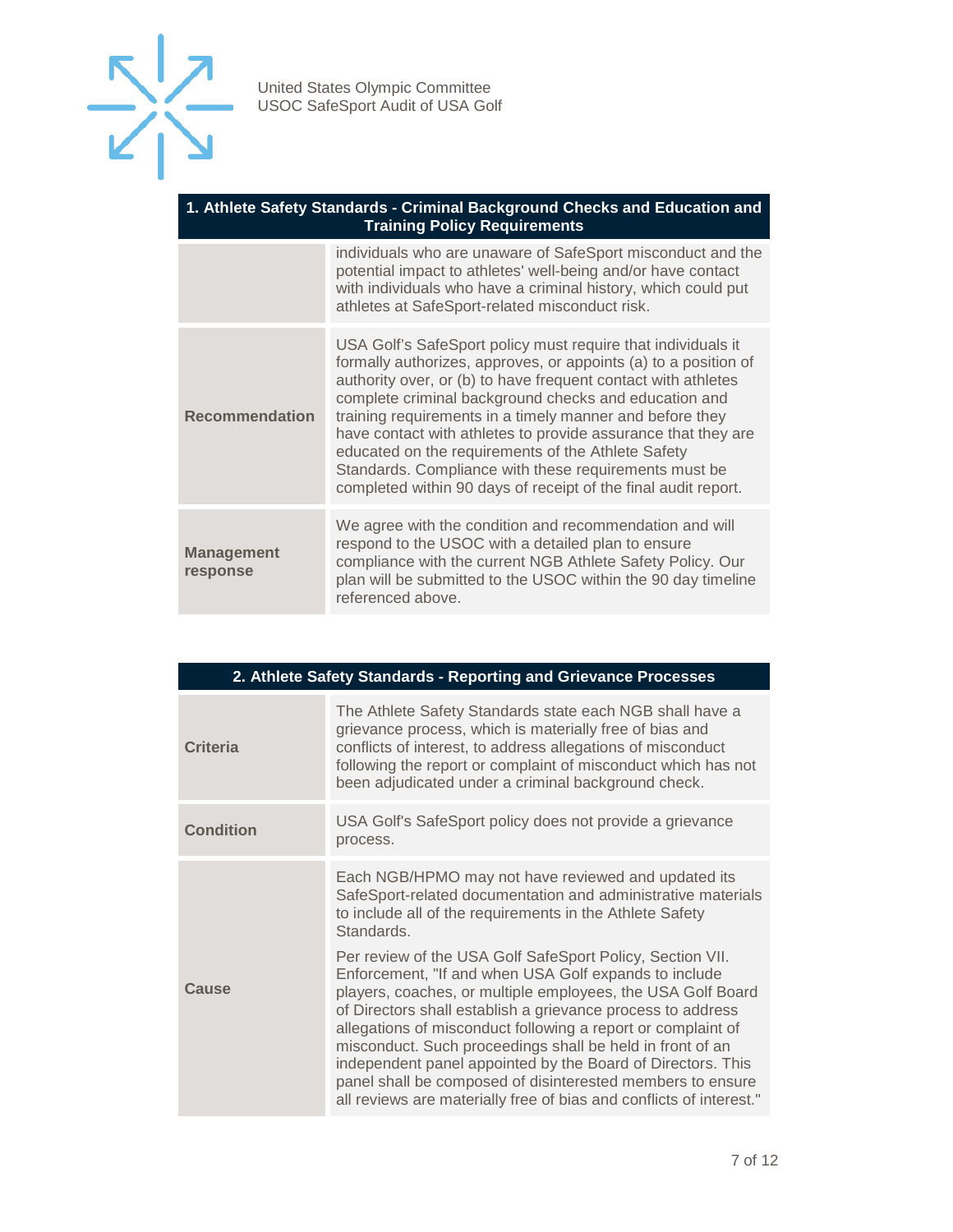

#### **2. Athlete Safety Standards - Reporting and Grievance Processes**

| <b>Effect</b>                 | NGBs/HPMOs must be in compliance with the Athlete Safety<br>Standards to be a member in good standing. Noncompliance<br>with the Athlete Safety Standards can result in disciplinary<br>action by the USOC including withdrawal of high performance<br>funding.<br>If there is not a comprehensive grievance process<br>documented, athletes or stakeholders (e.g., coaches, officials)<br>may be deterred from reporting a SafeSport-related concern. |
|-------------------------------|--------------------------------------------------------------------------------------------------------------------------------------------------------------------------------------------------------------------------------------------------------------------------------------------------------------------------------------------------------------------------------------------------------------------------------------------------------|
| <b>Recommendation</b>         | USA Golf must update their SafeSport-related documentation<br>and administrative materials to include a grievance process<br>as documented in the Athlete Safety Standards. Compliance<br>with these requirements must be completed within 90 days of<br>receipt of the final audit report.                                                                                                                                                            |
| <b>Management</b><br>response | We agree with the condition and recommendation and will<br>respond to the USOC with a detailed plan to ensure<br>compliance with the current NGB Athlete Safety Policy. Our<br>plan will be submitted to the USOC within the 90 day timeline<br>referenced above.                                                                                                                                                                                      |

| 3. Athlete Safety Standards - Criminal Background Checks and Education and |
|----------------------------------------------------------------------------|
| <b>Training Testing</b>                                                    |

| Criteria         | The Athlete Safety Standards state each NGB/HPMO shall<br>require criminal background checks and education and<br>training for those individuals it formally authorizes, approves,<br>or appoints (a) to a position of authority over, or (b) to have<br>frequent contact with athletes (Required Individuals).                                                                                                                    |
|------------------|------------------------------------------------------------------------------------------------------------------------------------------------------------------------------------------------------------------------------------------------------------------------------------------------------------------------------------------------------------------------------------------------------------------------------------|
| <b>Condition</b> | Three individuals selected for testing (100% of the selected<br>individuals) did not complete education and training<br>requirements during the testing period (i.e., May 1, 2016<br>through April 30, 2017).                                                                                                                                                                                                                      |
| Cause            | NGB/HPMO may not be consistently tracking and monitoring<br>compliance with the criminal background checks and<br>education and training requirements of the Athlete Safety<br>Standards.                                                                                                                                                                                                                                          |
| <b>Effect</b>    | Individuals the NGB/HPMO formally authorizes, approves or<br>appoints (a) to a position of authority over, or (b) to have<br>frequent contact with athletes may not be in compliance with<br>the USOC's SafeSport program because they have not<br>completed criminal background checks and/or education and<br>training prior to having contact with athletes. NGBs/HPMOs<br>must be in compliance with the USOC's Athlete Safety |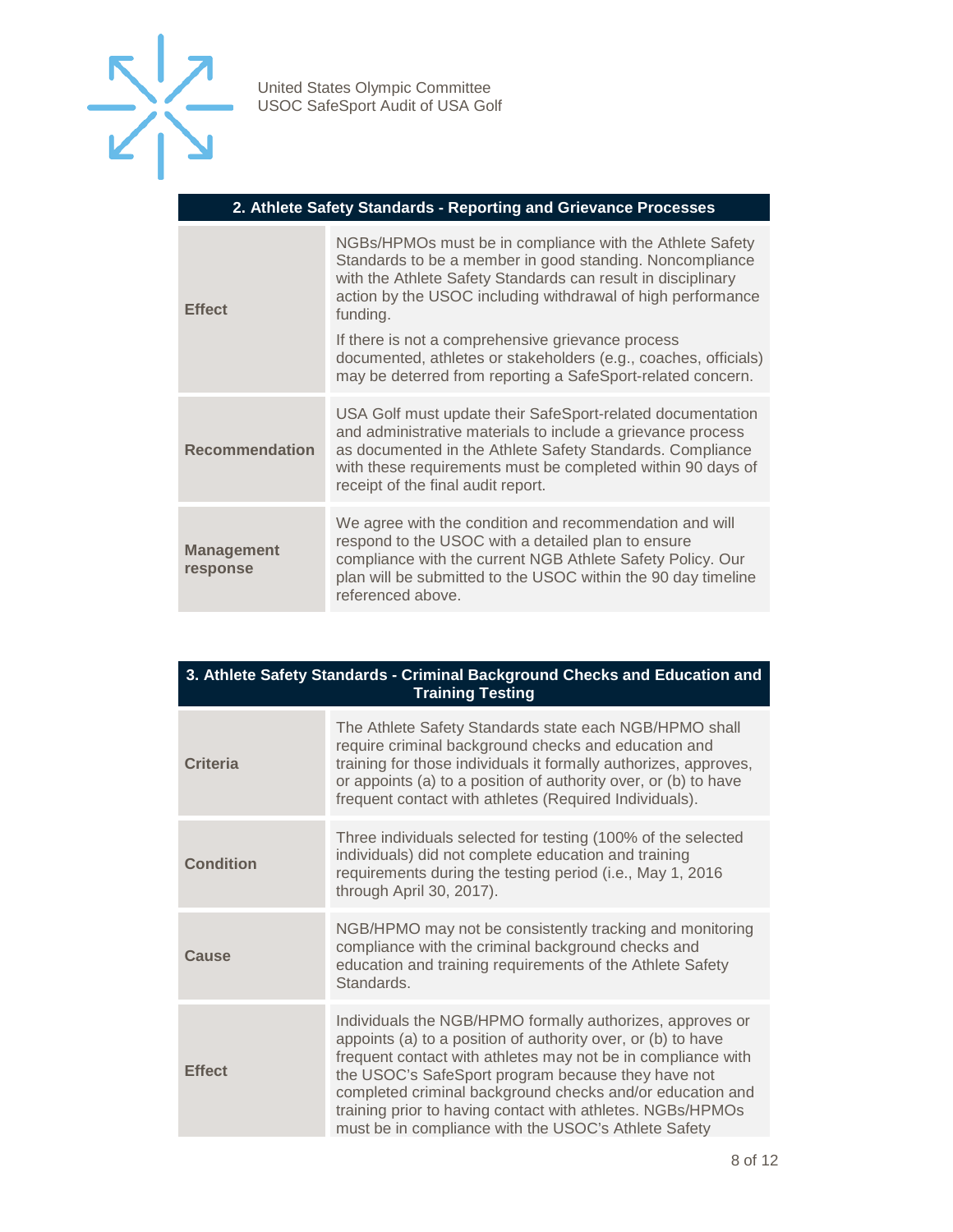

#### **3. Athlete Safety Standards - Criminal Background Checks and Education and Training Testing**

|                               | Standards to be a member in good standing. Noncompliance<br>with the USOC's Athlete Safety Standards can result in<br>disciplinary action by the USOC including withdrawal of high<br>performance funding.                                                                                                                                                                                                                                                                                                                                                                                                                                                                                                                                                                                                                                                                                                           |
|-------------------------------|----------------------------------------------------------------------------------------------------------------------------------------------------------------------------------------------------------------------------------------------------------------------------------------------------------------------------------------------------------------------------------------------------------------------------------------------------------------------------------------------------------------------------------------------------------------------------------------------------------------------------------------------------------------------------------------------------------------------------------------------------------------------------------------------------------------------------------------------------------------------------------------------------------------------|
|                               | Also, athletes may have contact with individuals who are<br>unaware of SafeSport misconduct and the potential impact to<br>athletes' well-being and/or have contact with individuals who<br>have a criminal history, which could put athletes at SafeSport-<br>related misconduct risk.                                                                                                                                                                                                                                                                                                                                                                                                                                                                                                                                                                                                                              |
| <b>Recommendation</b>         | USA Golf must require that individuals it formally authorizes,<br>approves, or appoints (a) to a position of authority over, or (b)<br>to have frequent contact with athletes complete criminal<br>background checks and education and training requirements<br>in a timely manner and before they have contact with athletes<br>to provide assurance that they are educated on the<br>requirements of the Athlete Safety Standards. USA Golf must<br>consistently track and verify criminal background checks and<br>education and training requirements are met for all required<br>individuals. Compliance with these requirements must be<br>completed within 90 days of receipt of the final audit report.<br>USA Golf should review the testing results and require all<br>necessary individuals to complete the necessary<br>requirements (i.e., criminal background check and/or<br>education and training). |
| <b>Management</b><br>response | We agree with the condition and recommendation and will<br>respond to the USOC with a detailed plan to ensure<br>compliance with the current NGB Athlete Safety Policy. Our<br>plan will be submitted to the USOC within the 90 day timeline<br>referenced above.                                                                                                                                                                                                                                                                                                                                                                                                                                                                                                                                                                                                                                                    |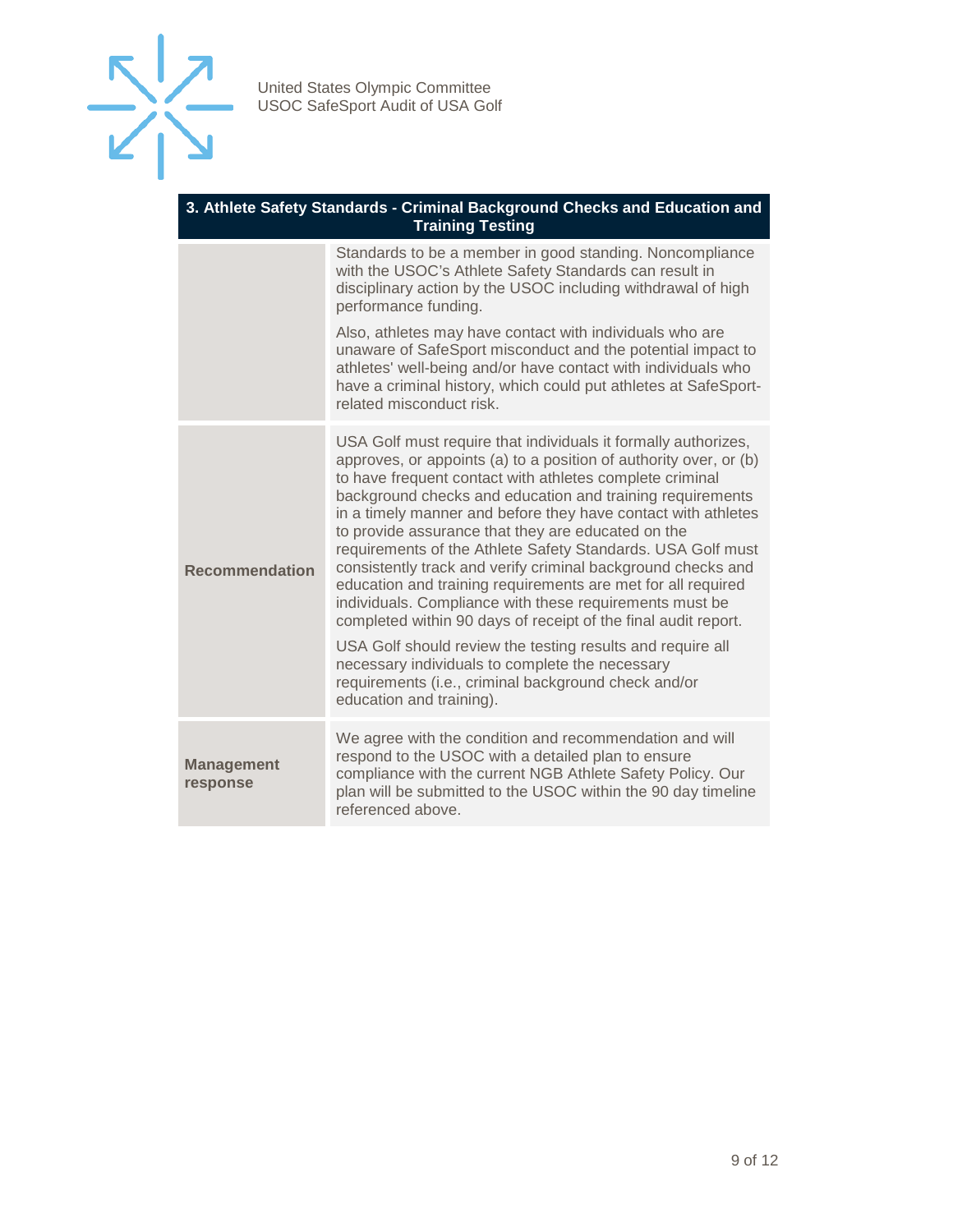

# <span id="page-9-0"></span>**Report Appendices**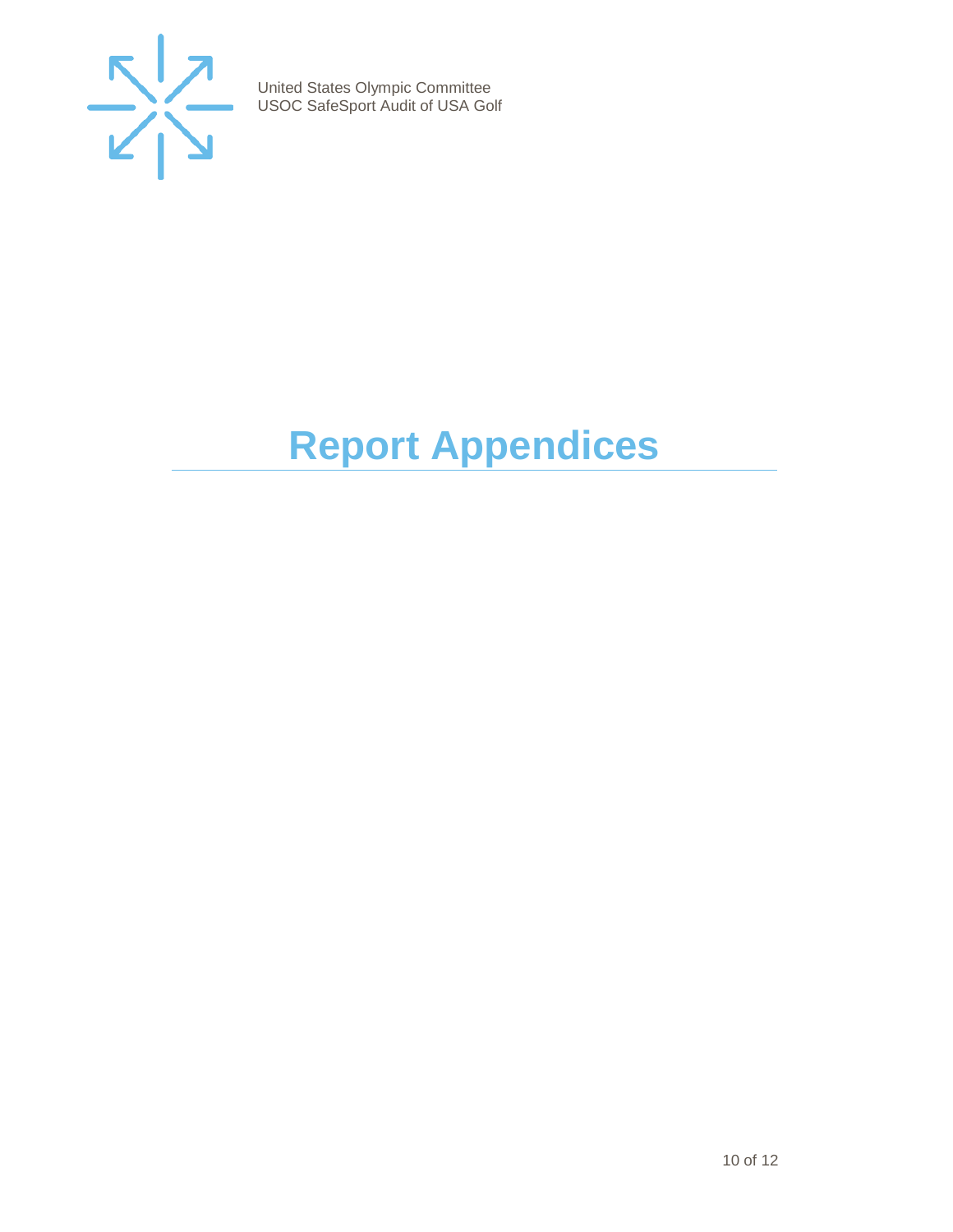

### <span id="page-10-0"></span>**Appendix A: Documents Reviewed**

We reviewed the following documents:

- > Athlete Safety Standards Program Questionnaire
- > Population listing of "required individuals" (i.e., covered individuals required to undergo background check and training)
- > USA Golf SafeSport Policy
- > Bylaws of USA Golf Federation, Inc.